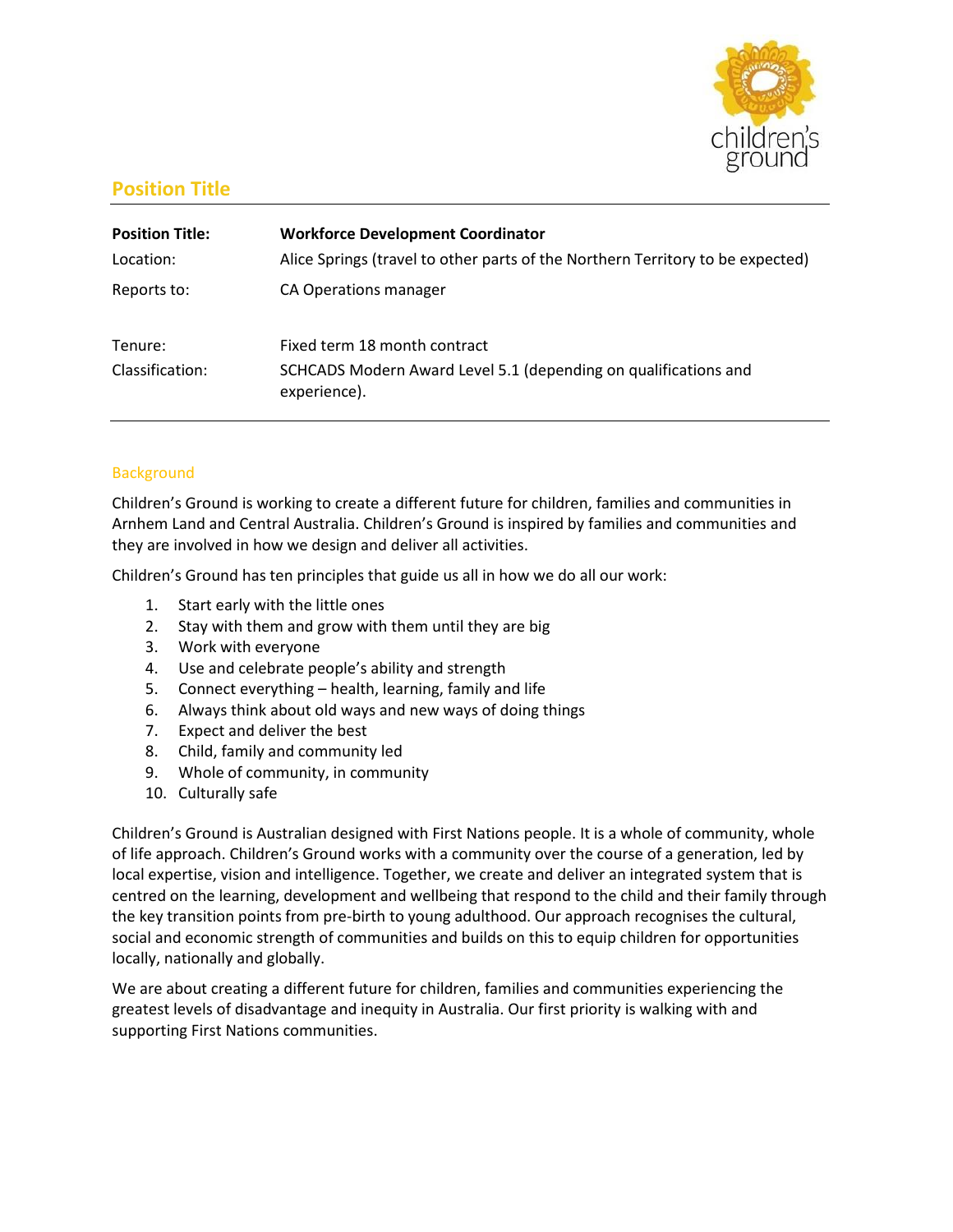#### Position Summary

Removing the barriers to meaningful employment for First Nations women – supporting access to work and the financial literacy of First Nations women who have lived experience of family violence and abuse.

This role will look to address all the priority areas of the Women's Leadership and Development Program. Taking place in Central Australia (Mparntwe - Alice Springs), its aim is to empower First Nations women in the workforce and strengthen financial literacy, supporting employment opportunities and addressing the challenges in maintaining employment for First Nations women .

Programme activities will include access to employment, on-the-job training, mentoring, financial literacy and supporting the social, emotional wellbeing of women at risk.

#### Key Relationships

| Reports to:           | <b>CA Operations Manager</b>                                                                                                                                                                              |
|-----------------------|-----------------------------------------------------------------------------------------------------------------------------------------------------------------------------------------------------------|
| Key Internal liaison: | Director, Central Australia Region; Learning and Wellbeing team; Community<br>Development and Wellbeing team; Director, Research and Evaluation;<br>Director, People and Culture; Children's Ground staff |
| Key External liaison: | Service organisations in Alice Springs                                                                                                                                                                    |

### Key Responsibilities

- 1. Establish programs that support at risk First Nations women in gaining culturally safe employment
	- Activities to focus on women who live in extreme hardship in and around Alice Springs. Many experience profound intergenerational trauma, economic poverty, family violence and are longterm un/under employed.
	- Develop support structures that are relevant, innovative and responsive within the workplace (mentoring, one-on-one support and workshops that focus on trauma) that will encourage greater participation of at-risk women
	- Organise at least two formal financial literacy workshops per year. These will be complemented by individualised support in financial management and mentoring.
	- Manage the engagement of up to 50 First Nations women employees (current and future employees) at Children's Ground.
	- Provide access to individualised support and mentoring
	- Coordinate and facilitate workshops to ensure success in their roles/jobs;
	- Work closely with the Workforce Counsellor to ensure appropriate support is provided.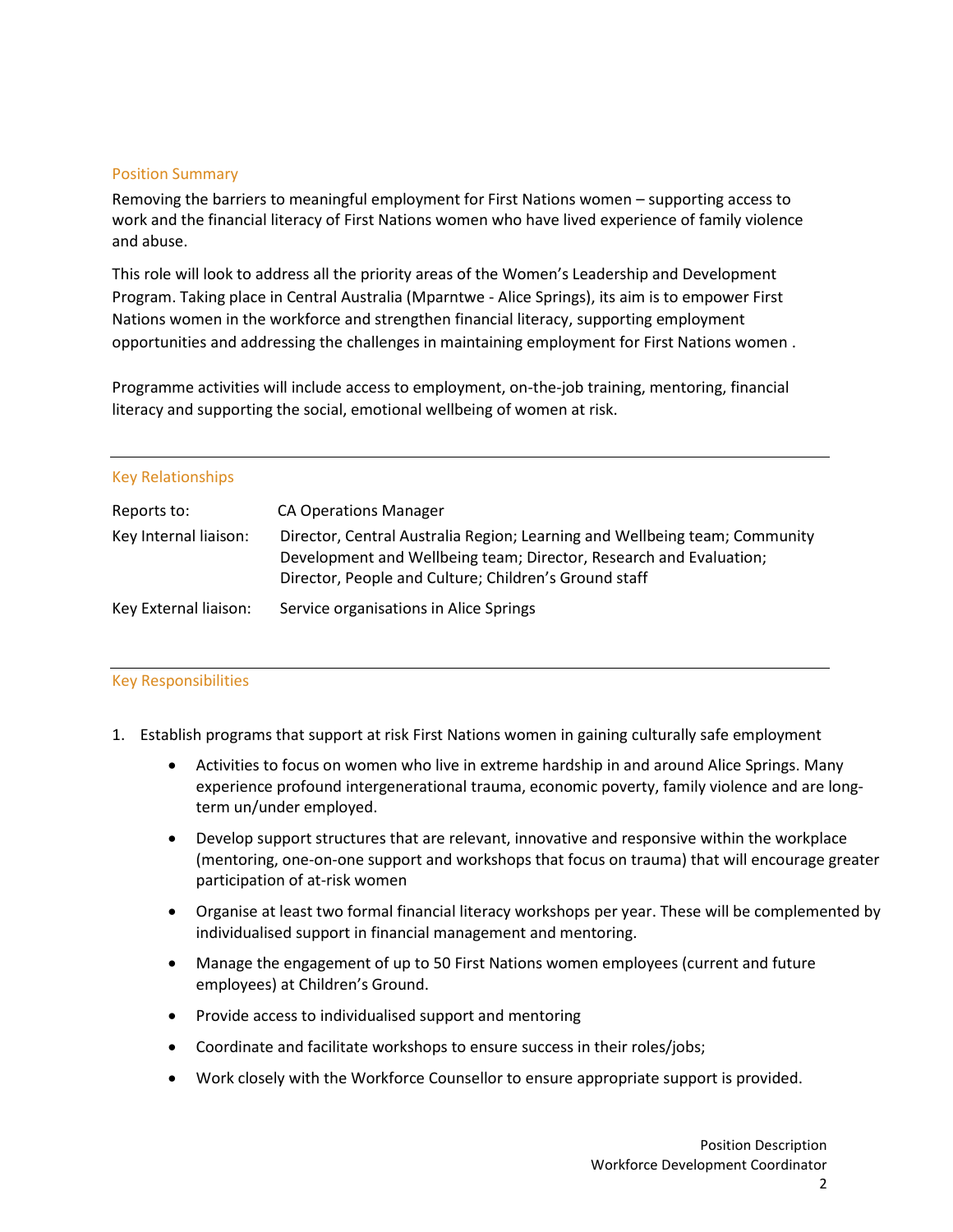- 2. Local community agency and respect for local cultural knowledge and life
	- Meet regularly with local First Nations people and elders to discuss local aspirations; this will inform the directions and responsibilities of the role.
	- Liaise with local First Nations people in relation to activities to ensure active promotion of local cultural knowledge and practice.
	- Support communities with food security initiatives including food gardens, food storage and preparation solutions, advocacy and support.
	- Encourage and support all First Nations families, valuing their ideas, strategies and aspirations.
- 3. Relationships
	- Develop professional, trusting and respectful relationships with people in the region.
	- Maintain strong working relationship with Children's Ground internal partners.
	- Develop and maintain strong relationships with relevant external partners.
	- Represent Children's Ground at meetings when requested.
	- Attend key meetings with staff and communities
- 4. Monitoring & Evaluation

Contribute to monitoring and evaluation as required, which may incorporate:

- Maintaining records including data collection and data entry in the Children's Ground database
- Reporting on program deliverables
- Contribute to the writing of papers and articulation of frameworks for Children's Ground.
- 5. Contribute to Children's Ground
	- Be a positive, innovative and active member of the Children's Ground team.
	- Support a strong, connected, respectful and supportive organisation.
	- Engage with local languages by learning basic words/phrases and using them in interactions with First Nations people.
	- Participate in professional development programs offered by Children's Ground.

### Work Health and Safety

This role will require working regularly in outdoor conditions, sitting, standing and moving around in outdoor settings, including getting in and out of motor vehicles and remote location work.

### Key Selection Criteria

#### **Essential**

- 1. Qualifications, certificates, and/or experience in this or a similar field
- 2. Experience working within First Nations families
- 3. Strong people skills teamwork, communication
- 4. Ability to work in a flexible team environment
- 5. Current Driver's Licence (if a job requirement otherwise put under desirable)